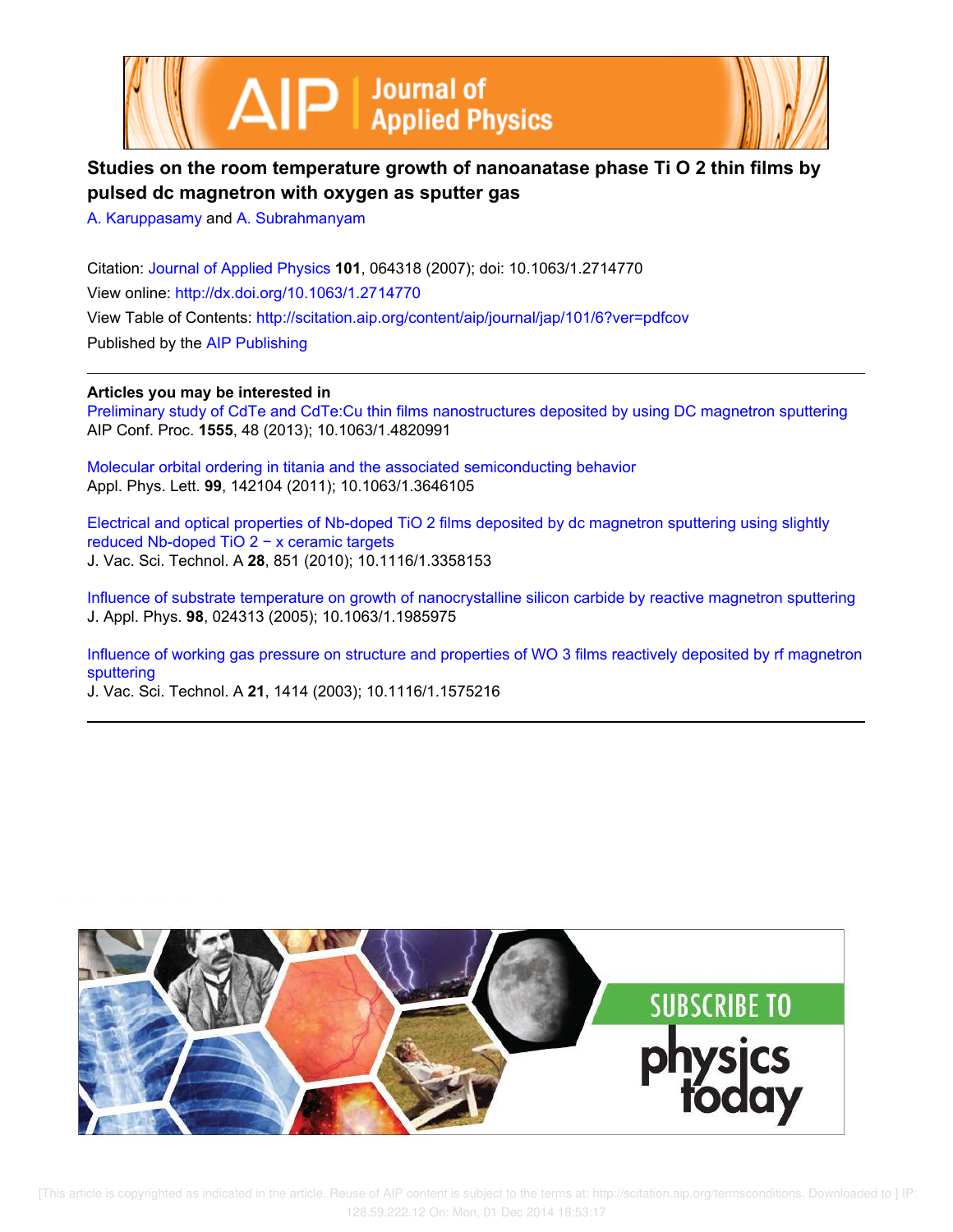### JOURNAL OF APPLIED PHYSICS 101, 064318 (2007)

# **Studies on the room temperature growth of nanoanatase phase TiO<sup>2</sup> thin films by pulsed dc magnetron with oxygen as sputter gas**

A. Karuppasamy<sup>a)</sup> and A. Subrahmanyam

*Semiconductor Laboratory, Department of Physics, Indian Institute of Technology Madras, Chennai 600036, India*

(Received 19 November 2006; accepted 24 January 2007; published online 28 March 2007)

The anatase phase titanium dioxide  $(TiO_2)$  thin films were deposited at room temperature by pulsed dc magnetron sputtering using pure oxygen as sputter gas. The structural, optical, electrical, and electrochromic properties of the films have been studied as a function of oxygen pressure in the chamber. The x-ray diffraction results indicate that the films grown above  $4.5\times10^{-2}$  mbar are nanocrystalline (grain size of 28–43 nm) with anatase phase. The films deposited at the chamber pressure of  $7.2 \times 10^{-2}$  mbar are found to be highly crystalline with a direct optical band gap of 3.40 eV, refractive index of 2.54 (at  $\lambda$ =400 nm), and work function of 4.77 eV (determined by the Kelvin probe measurements). From the optical emission spectra of the plasma and transport of ions in matter calculations, we find that the crystallization of  $TiO<sub>2</sub>$  at room temperature is due to the impingement of electrons and ions on the growing films. Particularly, the negative oxygen ions reflected from the target by "negative ion effects" and the enhanced density of TiO, TiO<sup>+</sup>, TiO<sub>2</sub><sup>+</sup>, and  $O^{2+}$  particles in the plasma are found to improve the crystallization even at a relatively low temperature. From an application point of view, the film grown at  $7.2 \times 10^{-2}$  mbar was studied for its electrochromic properties by protonic intercalation. It showed good electrochromic behavior with an optical modulation of  $\sim$ 45%, coloration efficiency of 14.7 cm<sup>2</sup> C<sup>-1</sup>, and switching time *(t<sub>c</sub>*) of 50 s for a  $2 \times 2$  cm<sup>2</sup> device at  $\lambda = 633$  nm.  $\odot$  2007 American Institute of Physics. [DOI: 10.1063/1.2714770]

#### **I. INTRODUCTION**

In recent years, crystalline and nanocrystalline titanium dioxide  $(TiO<sub>2</sub>)$  thin films have attracted considerable attention due to their potential applications in a wide range of fields such as photocatalysis, electrochromism, solar cells, gas sensors, self-cleaning windows, and dielectric thin film capacitors.<sup>1–6</sup> It is well known that  $TiO<sub>2</sub>$  crystallizes in anatase, rutile, and brookite structures, among which, most of the above said applications comes from the anatase phase of  $TiO<sub>2</sub>$ . In general, the as-deposited  $TiO<sub>2</sub>$  films are amorphous in nature and hence the crystallization of  $\text{TiO}_2$  is done either by postannealing or by substrate heating.<sup>7</sup> However, the recent applications of  $TiO<sub>2</sub>$  such as in flexible electronics, antireflection coating on plastic lenses, etc., demand the films to be coated on heat sensitive substrates at room temperature  $(300 \text{ K})$ . So, growth of anatase phase TiO<sub>2</sub> thin films at low temperatures  $(\sim 300 \text{ K})$  is a desired requirement. Attempts have been made to realize the crystallization of anatase phase of  $TiO<sub>2</sub>$  at low temperatures by various methods such as sol-gel, wet oxidation, etc. $8-10$  One of the techniques to achieve the anatase phase is to sputter (either dc or rf) titanium metal or titanium dioxide targets with oxygen as the sputter gas. $11-14$  It is known that dc sputtering of metallic titanium with pure oxygen leads to target poisoning and rf sputtering suffers from low deposition rate. We have overcome many of these problems encountered in the conventional dc and rf sputtering by using pulsed dc magnetron

sputtering. The advantages of the pulsed dc magnetron sputtering with oxygen as sputter gas has been demonstrated in our recent work.<sup>15</sup> It may be mentioned here that the  $TiO<sub>2</sub>$ thin films grown by pulsed dc magnetron sputtering are found to be anatase and nanocrystalline in structure and have better electrochromic properties. Thus, the aim of the present investigation is (i) to synthesize nanoanatase phase  $TiO<sub>2</sub>$  thin films at room temperature  $(300 K)$  by pulsed dc magnetron sputtering of titanium metal in pure oxygen plasma and (ii) to study the effect of oxygen sputter pressure on the composition and physical properties (structural, optical, electrical and morphological) of  $TiO<sub>2</sub>$  thin films. Additionally, the oxygen plasma has been analyzed using transport of ions in matter (TRIM) calculations and optical emission spectroscopy (OES) and in an application point of view, the electrochromic property of the films has also been investigated.

## **II. EXPERIMENTAL DETAILS**

## **A. Preparation of thin films**

The titanium dioxide thin films are grown on indium tin oxide (ITO) coated glass, quartz, and single crystal silicon substrates (100) by reactive pulsed dc magnetron sputtering of metallic titanium using pure oxygen as sputter gas. The circular magnetron cathode (7.4 cm diameter) is designed and fabricated "in house." The sputter chamber is initially evacuated to a base pressure of  $2.0\times10^{-6}$  mbar and then pure oxygen gas is introduced into the chamber through mass flow controller (UNIT, Model UFC 180) and the chamber pressure is measured using a combination vacuum gauge

a)Author to whom correspondence should be addressed; FAX:  $+91-44-$ 22574852; electronic mail: ksamy@physics.iitm.ac.in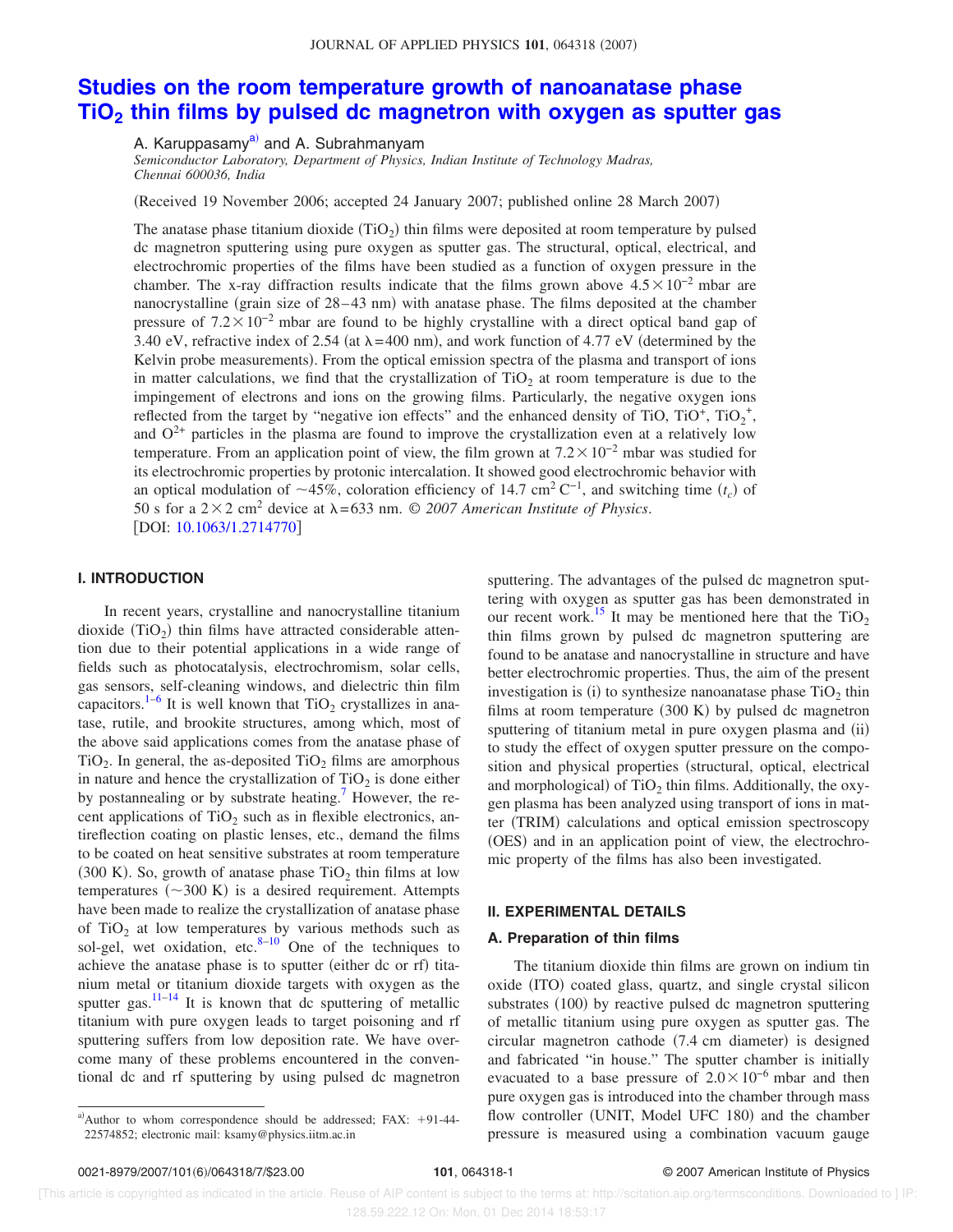(Leybold, Ionivac ITR90). Three sets of samples, namely, S1, S2, and S3 have been prepared at three chamber pressures (with different flow rates of oxygen) of  $0.9 \times 10^{-2}$ ,  $4.5\times10^{-2}$ , and  $7.2\times10^{-2}$  mbar, respectively. After the oxygen flow is stabilized in the chamber, the target is powered through a pulsed dc magnetron power supply (Advanced Energy, Model MDX 500 and MDX sparc-LE 20) operating in constant power mode at  $7.0 \text{ W/cm}^2$  (the voltage and the current of the target have been recorded during the sputtering process). The deposition time for all the films was kept constant at 1.0 h. Before every sputtering run, the targets have been presputtered with argon gas for 5 min in order to ascertain the same state of the target in every run.

#### **B. Plasma diagnosis**

During the sputtering process, the optical emission spectrum of the oxygen plasma was recorded using a fiber optic spectrophotometer (Ocean Optics-HR2000) interfaced to a computer; data are analyzed using Ocean Optics SPECLINE database package.

## **C. Characterization of TiO<sup>2</sup> thin films**

The crystalline nature of  $TiO<sub>2</sub>$  thin films were investigated by an x-ray diffractometer (Shimadzu, XD-D1) using Cu  $K\alpha$  radiation, and the grain size was calculated using Scherrer's formula. The surface morphology of the films has been evaluated by on atomic force microscope (Digital Instruments Nanoscope IV). The optical transmittance measurements on the grown  $TiO<sub>2</sub>$  thin films were carried out with a double beam spectrophotometer (Jasco V-570) in the wavelength range of  $350-850$  nm. The thickness (to an accuracy of  $\pm 5$  nm) and refractive index  $(\pm 5\%)$  of the films have been evaluated from the reflectance spectra using Filmetrics-F20. The four probe electrical resistivity measurements have been carried out using an electrometer (Keithley-614). The surface work function/contact potential difference  $(V_{\rm CPD})$  between the TiO<sub>2</sub> films and the stainless steel reference electrode ( $\Phi_R$ =4.81 eV) has been measured by an indigenously designed and fabricated reed-type Kelvin probe;<sup>16</sup> the accuracy of the measurement is within 0.001 eV. The electrochemical coloration/decoloration was done using a programmable electrochemical workstation (CH instruments, CHI660B).

#### **III. RESULTS AND DISCUSSION**

## **A. Structure and morphology**

The x-ray diffractograms of the  $TiO<sub>2</sub>$  thin films deposited at various chamber pressures are shown in Fig. 1. As may be seen, the films formed at low chamber pressure of  $0.9\times10^{-2}$  mbar are amorphous; while the films grown at higher chamber pressures of  $4.5 \times 10^{-2}$  mbar and above are crystalline and have anatase phase. $2^8$  With an increase in the sputter gas pressure, the preferential Bragg peak intensity of  $(101)$  plane is found to be more than that of the  $(200)$  plane; this observation is in agreement with the earlier report<sup> $14$ </sup> and is attributed to the difference in surface formation energy of various  $TiO<sub>2</sub>$  phases and their planes. The surface formation



FIG. 1. The x-ray diffractograms of the  $TiO<sub>2</sub>$  films deposited on quartz substrates under different oxygen sputter pressures.

energy of anatase phase is  $0.44$  J/m<sup>2</sup> for (101) plane and  $0.53$  J/m<sup>2</sup> for (200) plane.<sup>17</sup> From the full width at half maximum, the average crystallite sizes determined by Scherrer's formula for S2 and S3 are found to be 28.3 and 35.6 nm, respectively. These values are in fair agreement with the surface crystallite size measured by atomic force microscopy (AFM). Figure 2 shows the surface morphology of samples S2 and S3 studied by atomic force microscopy. The surface of the films S2 and S3 are smooth, dense, and compact with a root mean square surface roughness of 5 and 9 nm and average surface crystallite size of 24 and 43 nm, respectively. The crystallization of  $TiO<sub>2</sub>$ , though, is confirmed by x-ray diffraction (XRD) and AFM; the source of crystallization energy for the agglomeration of  $TiO<sub>2</sub>$  thin films requires more attention and detailed explanation. The two possible processes that crystallize the film during sputter deposition are (i) the thermal energy induced by substrate heating and (ii) the energy of sputtered particles (electrons, ions, and neutral species) impinging on the film surface. In the present experiment, the substrate is not intentionally heated and the rise in substrate temperature due to the sput-



FIG. 2. (Color online) Two-dimentional (2D) representations of atomic force microscopy (AFM) pictures recorded for the  $TiO<sub>2</sub>$  thin films prepared at (a)  $4.5 \times 10^{-2}$  mbar and (b)  $7.2 \times 10^{-2}$  mbar oxygen pressure.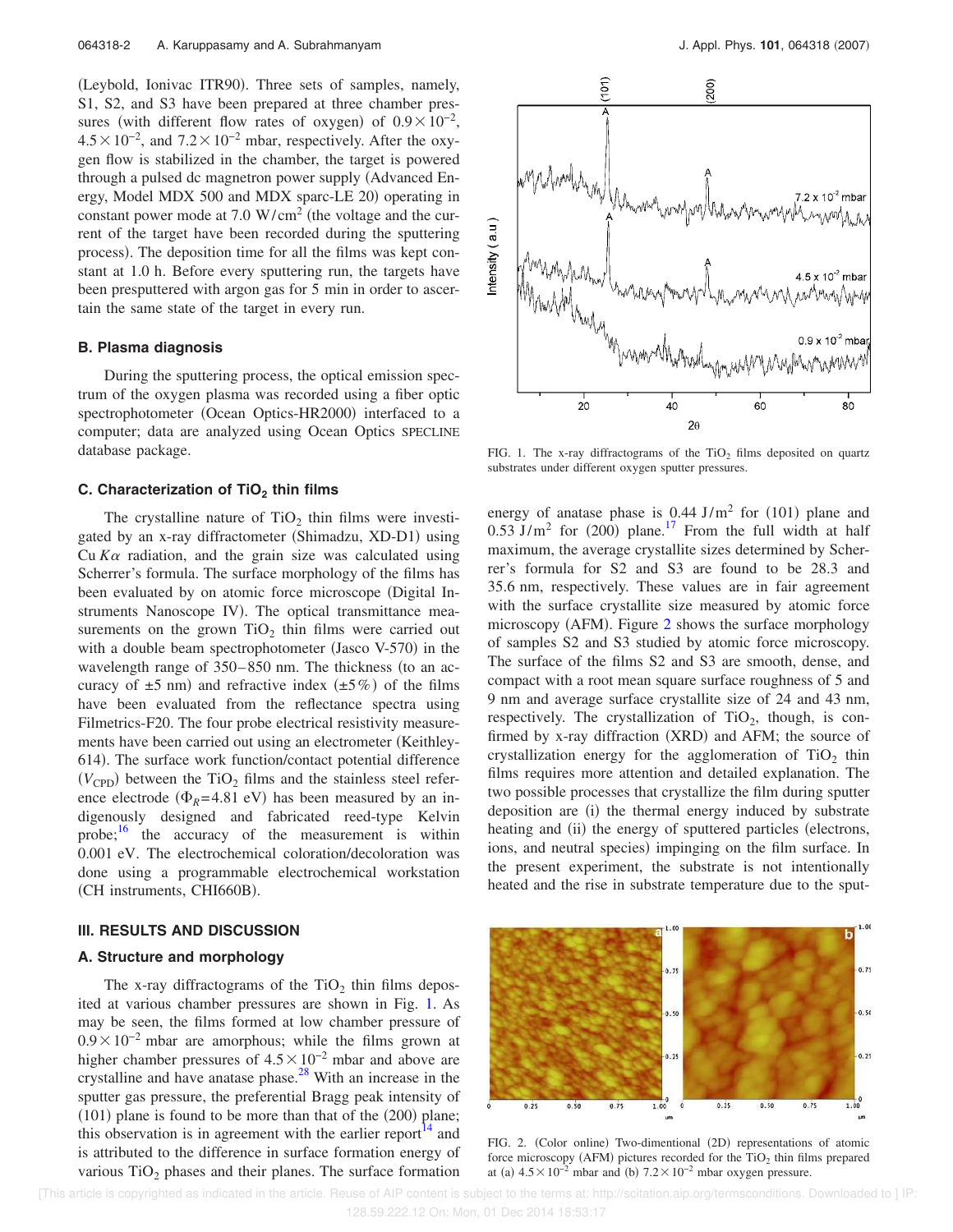tering process (energy impact of the secondary electrons) monitored by chromel-alumel thermocouple reached a maximum temperature of 85 °C for a sputtering pressure of 7.2  $\times 10^{-2}$  mbar. Thus, it may be inferred that the crystalline formation of  $TiO<sub>2</sub>$  by oxygen sputtering is not due to the thermal process. Therefore, the only other source of energy for crystallization is the sputtered particles impinging on the film surface; the details are discussed below.

The sputtering power is kept constant throughout the experiments. With an increase in the sputtering pressure from  $0.9\times10^{-2}$  to  $7.2\times10^{-2}$  mbar, a fall in sputtering voltage from 540 to 470 V is observed. This means that the particles sputtered at low pressure have higher energy. At high pressures the sputtered species have low energies due to large number of collisions. Therefore, the crystallization at high sputtering pressure cannot be related to the energy of the sputtered particles, particularly the neutral radicals. However, the electrons and negative ions formed very near the target surface are accelerated across the sheath potential and reach the film surface to impart energy to the growing films. At larger sputtering pressures, these species have comparatively less energy but their density is very high, and so they are found to be the probable species for crystallization. The most likely species that can be formed near the target during oxide deposition are the negative oxygen ions; these ions are accelerated across the sheath and subsequently neutralized in the plasma. They have a high kinetic energy and a small scattering cross section and, therefore, will reach the substrate and impart energy to the film growing on it. This phenomenon is reasonably well known as "negative ion effect" in the sputter deposition of highly oxygenated targets.<sup>18</sup> Salinga *et al.*<sup>19</sup> have reported similar observation of oxygen ion imparting energy to the growing film of  $WO_3$ . There are other reports saying that the energy of the particles impinging on the substrate determines the formation of amorphous or crystalline  $TiO_2$ .<sup>12</sup> This is a general conclusion to which we would like to add that the dominant species imparting energy to the growing film during oxygen sputtering are the negative oxygen ions formed very near the target surface. To verify this, we have performed TRIM calculations for high energetic oxygen ion bombardment on  $TiO<sub>2</sub>$  film and on metallic titanium target.

#### **1. TRIM calculations**

In the present study, the crystallization of titanium dioxide is presumed to be caused by oxygen ion bombardment on the growing films. Particularly, the energy and density of the oxygen ions bombarding the growing film are expected to induce crystallization. So, in order to determine (i) the relative number of oxygen ions reflected from the target and (ii) the effect of oxygen ion bombardment on the growing film, TRIM calculations for 10 000 oxygen ions bombarding semi-infinite titanium and  $TiO<sub>2</sub>$  targets with energies  $0.54-0.47$  K eV (corresponding to different chamber pressures) have been performed.

(i) The relative number of oxygen ions reflected from the target. Generally, in TRIM calculations the path of an ion within a target material is tracked. As it is known, the collisions with the target atoms cause energy and momentum



FIG. 3. (Color online) Oxygen ion distributions in titanium metal target calculated using SRIM 2003 at a sputter pressure of (a)  $0.9 \times 10^{-2}$  mbar and (b)  $7.2\times10^{-2}$  mbar.

transfer which leads to the reduction of energy of the incident ion and a change of its direction. For sufficient momentum transfer, the target atom itself may move within the solid and cause further collisions. These cascades are tracked until all particles involved are resting.<sup>19</sup> The above calculations have been performed using the TRIM program SRIM 2003. The distributions for oxygen ion ranges in the titanium metal are shown in Figs.  $3(a)$  and  $3(b)$ . The calculation results in the following values for the number of oxygen ions reflected at sputter pressures of  $0.9 \times 10^{-2}$  and  $7.2 \times 10^{-2}$  mbar. For S1, the number of backscattered oxygen ions is 1334 and the O-ion range is  $24 \pm 14$  Å. For S3, the number of backscattered oxygen ions is 1443 and the O-ion range is  $22 \pm 13$  Å. These values indicate that more number of oxygen ions is reflected from the target at higher sputtering pressure, and we also find that the range of oxygen ion is very less and hence have a higher probability of getting released from the target. Overall, the density of oxygen ions reflected from the surface is found to be larger at higher oxygen pressures.

(ii) Effect of oxygen ion bombardment on the growing film. Figures  $4(a) - 4(d)$  show the distribution of oxygen ion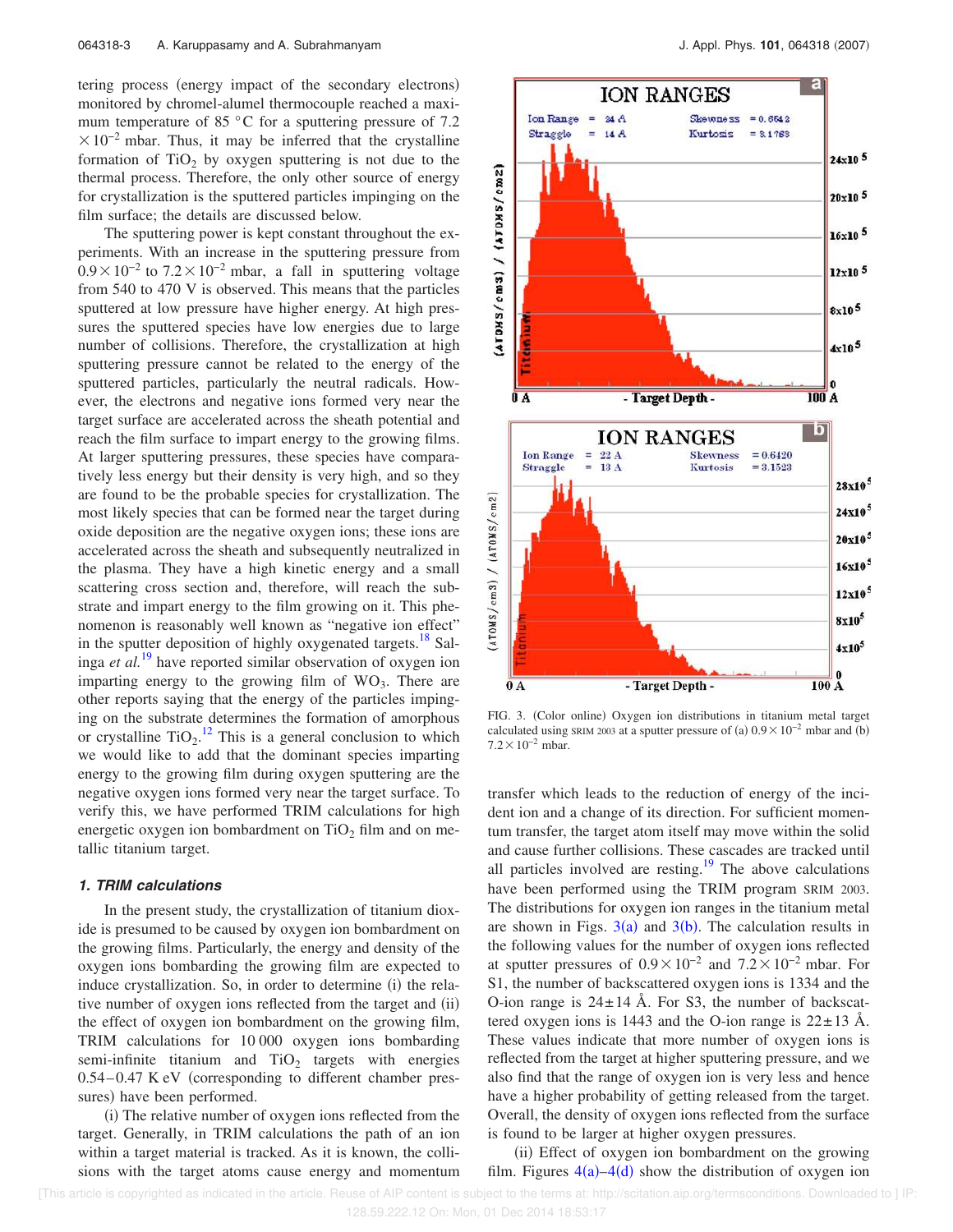

FIG. 4. (Color online) TRIM calculations on oxygen ion distributions [(a) and  $(b)$ ] and vacancies  $[(c)$  and  $(d)]$  in titanium dioxide thin films carried out using SRIM 2003 at a sputter pressure of  $0.9 \times 10^{-2}$  and  $7.2 \times 10^{-2}$  mbar, respectively.

ranges and vacancies in the  $TiO<sub>2</sub>$  film due to oxygen ion bombardment in samples S1 and S3. The calculation results in the following values. For S1, the vacancies per O ion is 8.5 and the O-ion range is  $32 \pm 18$  Å. For S3, the vacancies per O ion is 7.5 and the O-ion range is  $29 \pm 16$  Å. These values indicate that at low sputtering pressure, the oxygen ions have higher energy and penetrate the film to sputter the atoms from the film which leads to more number of vacancies in the film. Whereas, at higher sputtering pressure, the oxygen ions have comparatively less energy and so they transfer their energy to the growing films creating less vacancies and traveling less distance into the film.

From these TRIM calculations, we have shown that the energy and density of oxygen ions bombarding the growing film influences the low temperature crystallization of  $TiO<sub>2</sub>$ thin films. The density of oxygen ions reflected from the target shows pressure dependence; i.e., at higher sputter pressures, more oxygen ions get reflected from the target. Thus it may be inferred that higher sputtering pressure is more useful for crystallization. At low sputtering pressure, the  $TiO<sub>2</sub>$ thin films exhibited amorphous nature in spite of the fact that the energy of the impinging oxygen ions is higher. The important point to be noted here is that the total number of oxygen ions impinging on the  $TiO<sub>2</sub>$  thin films at low pressures is lower by  $\sim 0.01\%$  (as shown by the TRIM calculations). Thus the total energy imparted to the growing  $TiO<sub>2</sub>$ thin films is effectively less compared to that of higher oxygen pressure. All these results indicate that the low temperature crystallization of  $TiO<sub>2</sub>$  at high sputtering pressure (7.2)  $\times 10^{-2}$  mbar) is due to the large number of oxygen ions released from target which have energy sufficient to initiate crystallization.

## **2. OES characterization**

To further confirm the pressure dependence of oxygen sputter plasma, we recorded the plasma emission lines using



FIG. 5. The optical emission spectra of the oxygen plasma at various oxygen pressures employed for the sputter deposition of  $TiO<sub>2</sub>$  thin films.

a fiber optic spectrophotometer. Figure 5 shows the optical emission spectra of the sputter plasma as a function of sputtering pressure in the wavelength range of 350–850 nm. The optical emission lines were analyzed using SPECLINE Ocean Optics) database package and each line is indexed in the sequence; element, ionic state followed by the numerals corresponding to the upper and lower quantum numbers of the transition states. From OES spectra, we find that the emission in the sputter plasma is primarily due to  $O^{2+}$  species with intense lines at 529.5 and 563.1 nm. A strong emission corresponding to the neutral oxygen is also observed at 777.19 nm. With increase in sputtering pressure we could observe an increase in the intensity of these lines, which is expected. But interestingly, at higher sputtering pressures, we could observe an additional line corresponding to the TiO emission at 615.9 nm. Similar observation has been reported by Vancoppenolle *et al.*<sup>20</sup> According to them, the density of TiO<sup>+</sup> and  $TiO_2^+$  species in the plasma increases with increase in oxygen sputter pressure. The above results indicate that the low temperature crystallization of  $TiO<sub>2</sub>$  thin films at higher sputter pressure could also be due to the enhanced density of plasma species such as TiO, TiO<sup>+</sup>, TiO<sub>2</sub><sup>+</sup>, and O<sup>2+</sup>.

## **B. Optical properties**

To investigate the effect of oxygen sputtering on the optical properties of  $TiO<sub>2</sub>$  thin films, the spectral transmittance and reflectance measurements were performed and the optical parameters such as thickness, band gap, and refractive index were determined. Figure 6 shows the transmittance spectra of the titanium dioxide films deposited onto quartz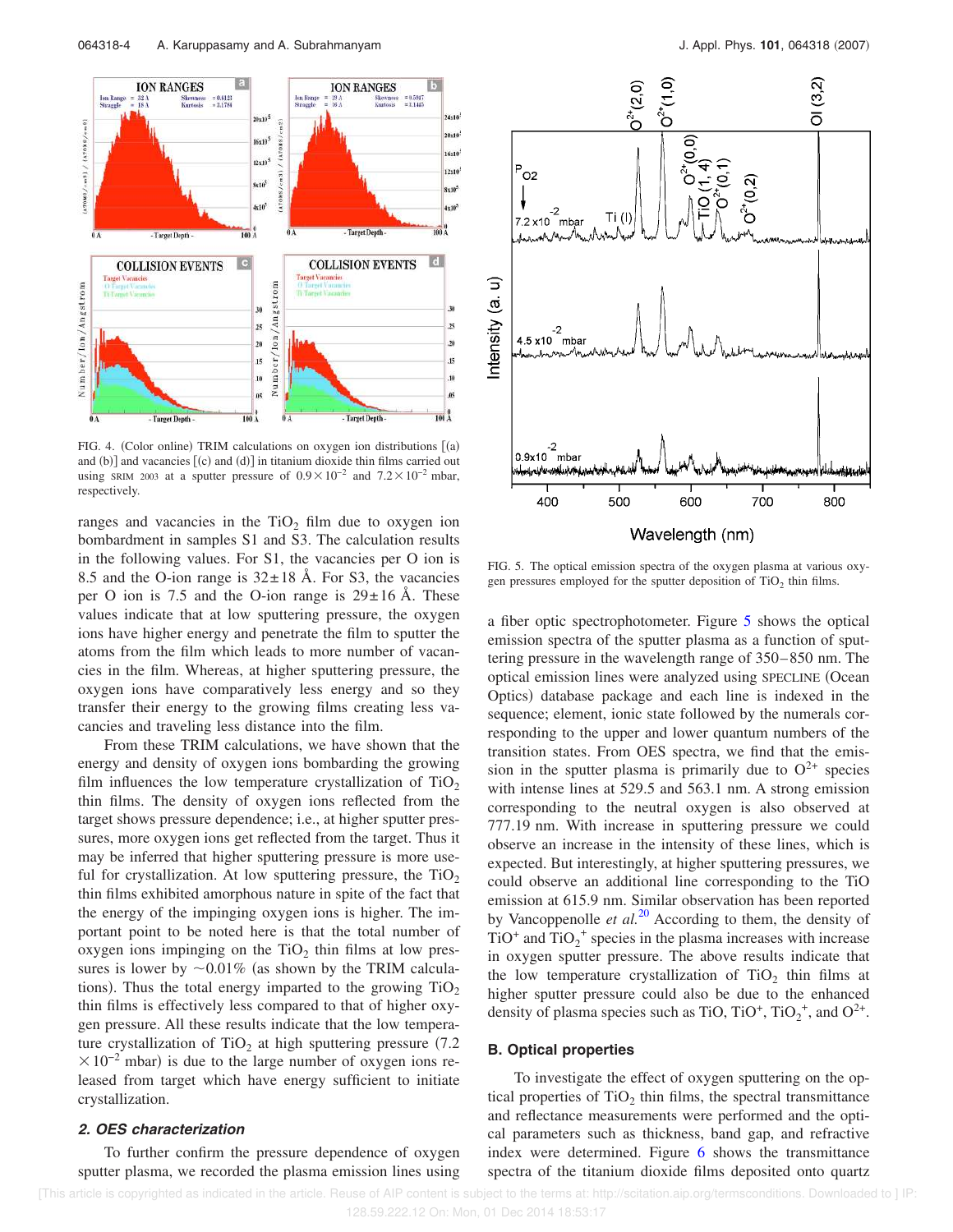

FIG. 6. The optical transmission of  $TiO<sub>2</sub>$  thin films deposited at different oxygen pressures in the wavelength range of 300–850 nm.

substrates at different oxygen sputter pressures. The transmittance of the quartz substrate is also given for reference. From the figure, it may be seen that the films deposited at  $7.2 \times 10^{-2}$  mbar exhibit high transparencies (~80%) in the visible and near IR spectral regions whereas the films formed at lower pressures, i.e.,  $0.9 \times 10^{-2}$  mbar show lower transmittance ( $\sim 60\%$  at  $\lambda = 550$  nm). From the spectra, it may also be observed that the absorption edge is shifted to lower wavelength regions with increase in sputter pressure from  $0.9 \times 10^{-2}$  to  $7.2 \times 10^{-2}$  mbar. Similar results are observed by Asanuma *et al.*<sup>14</sup> To determine the type of band transitions in these oxygen sputtered films, the absorption data were fitted to Tauc's plots and found that there are direct band transitions. The optical band gap of the films is determined by applying the Tauc model $^{21}$  in the high absorbance region,

$$
\alpha h \nu = A(h \nu - E_g)^n,\tag{1}
$$

where  $h\nu$  is the photon energy,  $E_g$  is the optical band gap, *A* is a constant and  $n=1/2$  for direct transition. Figure 7 shows the  $(\alpha h \nu)^2$  versus photon energy plot for these films. The  $E_g$ values are estimated as 3.32, 3.38, and 3.43 eV for S1, S2, and S3, respectively. These results are in fair agreement with the band gap values reported by Madhusudan Reddy *et al.* for nanocrystalline  $TiO<sub>2</sub>$  thin films.<sup>22</sup> From the reflectance measurements, the thicknesses of the films were estimated to be 313.3, 236.0, and 192.3 nm for S1, S2, and S3 samples, respectively. The variation of refractive index of the films in the spectral range of 400–850 nm as a function of oxygen pressure is shown in Fig. 8. The refractive index of the films agrees with the values reported in the literature.<sup>23</sup> The larger value of *n* for S3 may be attributed to the improved oxidation and packing density of the sample. But the films prepared at  $0.9 \times 10^{-2}$  show the lowest *n* values defining the refractive index of porous  $TiO<sub>2</sub>$ , as determined by the vacancy calculations.



FIG. 7. Tauc's plot of  $(\alpha h \nu)^2$  vs incident photon energy for the determination of direct band gap.

#### **C. Electrical properties**

In order to determine the activation energy and work function of the oxygen sputtered  $TiO<sub>2</sub>$  thin films, the temperature varying resistivity and contact potential difference measurements were performed. Figure 9 shows the temperature dependence of electrical resistivity of  $TiO<sub>2</sub>$  films in the temperature range from 300 to 500 K. It may be seen that the  $TiO<sub>2</sub>$  films show negative temperature coefficient of resistance (TCR), as anticipated for semiconductors. With rise in sputtering pressure, the electrical resistivity of the films decreases by one order of magnitude, possibly due to the crystallinity improvement.

The activation energies for the oxygen sputtered  $TiO<sub>2</sub>$ thin films were calculated using the equation $\alpha^2$ 

$$
\rho = \rho_0 \exp(E_a / KT),\tag{2}
$$

where  $\rho$  is the resistivity at temperature *T*,  $\rho_0$  is a constant, *K* is the Boltzmann constant, *T* is the absolute temperature, and



FIG. 8. Variation of refractive index of TiO<sub>2</sub> films as a function of oxygen pressure in the spectral range of 400–850 nm.

 [This article is copyrighted as indicated in the article. Reuse of AIP content is subject to the terms at: http://scitation.aip.org/termsconditions. Downloaded to ] IP: 128.59.222.12 On: Mon, 01 Dec 2014 18:53:17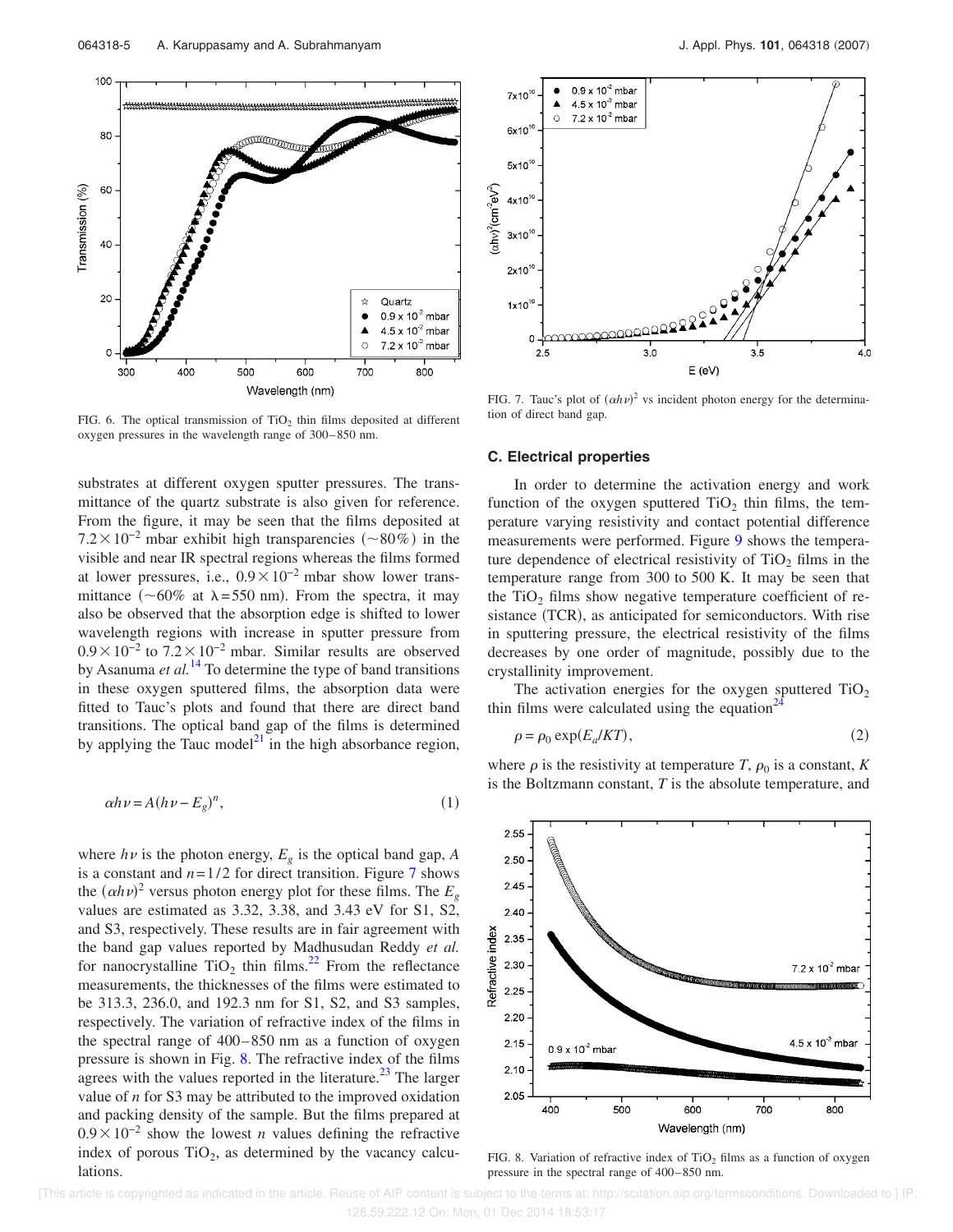

FIG. 9. Temperature dependence of electrical resistivity in the range from 300 to 500 K for the films deposited at various oxygen pressures. (Inset) The work function measured between the  $TiO<sub>2</sub>$  thin films and a stainless steel reference electrode as a function of oxygen pressure.

 $E_a$  is the activation energy. The activation energy thus calculated for the films S1, S2, and S3 are found to be 0.65, 0.80, and 0.86 eV, respectively. These values represent the shallow donor position of the oxygen defect sites below the conduction band and are comparable with the reported values for highly oxygenated titanium dioxide nanoparticles.<sup>25</sup>

The work function of the oxygen sputtered  $TiO<sub>2</sub>$  thin films was determined from the contact potential difference (CPD) measurements using Kelvin probe equipment designed and fabricated in house. The Kelvin method of measuring CPD has the advantage that it can be used for a wide range of materials, temperatures, and ambient. The unique feature of this technique is that the surface remains virgin even after the measurement. The basic concept, the design, the fabrication details, and the measurement procedure are given in Ref. 16. All the CPD measurements in the present study are carried out in ambient. The CPD/work function measured for the  $TiO<sub>2</sub>$  thin films are reported with the stainless steel reference electrode (work function 4.81 eV). The work function of the film  $(\Phi_F)$  is calculated using the equation

$$
qV_{\rm CPD} = \Phi_R - \Phi_F,\tag{3}
$$

where the work function  $(\Phi_R)$  of the reference electrode is calibrated using high pure polycrystalline bulk gold sheet by photoemission yield spectroscopy. Work function values determined by the above method were found to be 4.705, 4.750, and 4.779 eV for S1, S2, and S3, respectively Fig. 9 (inset)]. The higher work function for S3 sample prepared at higher oxygen pressure results in higher resistivity where the Fermi level shifts towards the valence band edge.

### **D. Electrochromic properties**

In an application point of view, the electrochromic property of the films sputter deposited at  $7.2 \times 10^{-2}$  mbar was investigated. To study the coloration behavior, the  $TiO<sub>2</sub>$  films



FIG. 10. Variation of transmittance as a function of time in the proton intercalated/deintercalated state of sample S3 at  $\lambda = 633$  nm.

were deposited on ITO coated glass substrates with a sheet resistance of 15  $\Omega/\square$ . The electrochemical insertion/ removal of protons was performed in an airtight electrochemical cell composed of the oxide films as working electrode, platinum wire as counterelectrode, and Ag/AgCl as reference electrode. A 0.5*M* HCl dissolved in triple distilled water was used as the electrolyte. The coloration and bleaching potential were kept constant at −3.0 volts and +2.5 V respectively, using a programmable electrochemical workstation. Figure 10 shows the variation of transmittance as a function of time in the intercalated/deintercalated state of sample S3 at  $\lambda$ =633 nm. The optical modulation defined as *T*=*T*bleached−*T*colored is reasonably high at 45% and the coloration efficiency (CE) " $\eta$ " defined as the change in optical density with charges intercalated per unit electrode area is found to be 14.7 cm<sup>2</sup> C<sup>-1</sup> at  $\lambda$ =633 nm. The optical modulation and CE are comparable with the reported values of  $\Delta T = 37\%$  at  $\lambda = 550$  nm (Ref. 3) and CE=9.9 cm<sup>2</sup> C<sup>-1</sup> at  $\lambda$  $=630$  nm.<sup>26</sup> The above results show higher optical modulation and coloration efficiency in oxygen sputtered  $TiO<sub>2</sub>$  thin films compared to those prepared by conventional argon sputtering. $27$  The real importance of the present work is in the growth of crystalline electrochromic  $TiO<sub>2</sub>$  thin films at room temperature.

## **IV. CONCLUSION**

The anatase phase titanium oxide thin films have been prepared at 300 K by pulsed dc magnetron sputtering technique using pure oxygen as a sputter gas. The thickness  $(313.3 - 192.3 \text{ nm})$ , optical band gap  $(3.32 - 3.43 \text{ eV})$ , and the work function  $(4.705-4.779 \text{ eV})$  are found to vary with oxygen pressure in the range of  $(0.9-7.2) \times 10^{-2}$  mbar. The films grown above  $4.5\times10^{-2}$  mbar chamber pressure are nanocrystalline with anatase phase having a grain size of 28–43 nm. The films grown at higher oxygen sputter pressure  $(7 \times 10^{-2}$  mbar) exhibits better electronic properties and good electrochromic performance. The optical modulation